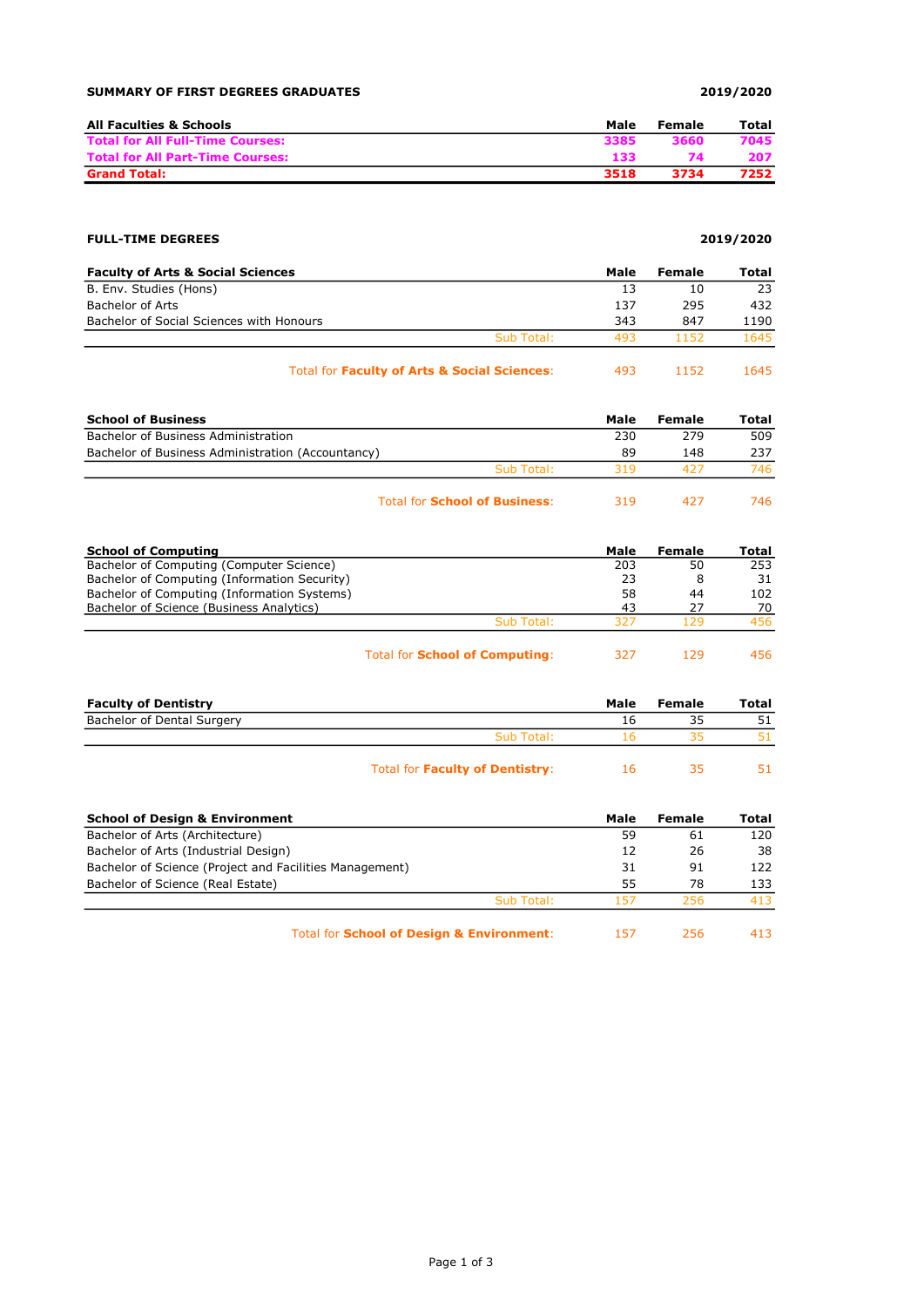| <b>Faculty of Engineering</b>                                |            | Male | Female | Total |
|--------------------------------------------------------------|------------|------|--------|-------|
| Bachelor of Engineering (Biomedical Engineering)             |            | 59   | 69     | 128   |
| Bachelor of Engineering (Chemical)                           |            | 212  | 62     | 274   |
| Bachelor of Engineering (Civil)                              |            | 82   | 49     | 131   |
| Bachelor of Engineering (Electrical)                         |            | 174  | 36     | 210   |
| Bachelor of Engineering (Engineering Science)                |            | 29   | 8      | 37    |
| Bachelor of Engineering (Environmental)                      |            | 20   | 27     | 47    |
| Bachelor of Engineering (Industrial and Systems Engineering) |            | 76   | 21     | 97    |
| Bachelor of Engineering (Materials Science and Engineering)  |            | 44   | 32     | 76    |
| Bachelor of Engineering (Mechanical)                         |            | 307  | 61     | 368   |
|                                                              | Sub Total: | 1003 | 365    | 1368  |
|                                                              |            |      |        |       |

Total for Faculty of Engineering: 1003 365 1368

| п |  |  |  |  |
|---|--|--|--|--|
|   |  |  |  |  |

| Joint Multi-Disciplinary Programmes<br>Bachelor of Engineering (Computer Engineering) |      | Female | Total |
|---------------------------------------------------------------------------------------|------|--------|-------|
|                                                                                       |      |        | 155   |
| Sub Total:                                                                            |      |        |       |
| <b>Total for Joint Multi-Disciplinary Programmes:</b>                                 | 1 フフ |        |       |

| <b>Faculty of Law</b> |                                  | Male | Female | Total |
|-----------------------|----------------------------------|------|--------|-------|
| Bachelor of Laws      |                                  | 128  |        | 239   |
|                       | Sub Total:                       | 128  |        | 239   |
|                       | Total for <b>Faculty of Law:</b> | 128  | 111    | 239.  |

| <b>Faculty of Science</b>                        |            | Male | Female | Total |
|--------------------------------------------------|------------|------|--------|-------|
| Bachelor of Environmental Studies (Hons)         |            | 16   | 10     | 26    |
| Bachelor of Science                              |            | 413  | 541    | 954   |
| Bachelor of Science (Computational Biology)      |            | 6    |        | 11    |
| Bachelor of Science (Data Science and Analytics) |            | 13   | 15     | 28    |
| Bachelor of Science (Pharmacy)                   |            | 73   | 100    | 173   |
|                                                  | Sub Total: | 521  | 671    | 1192  |
|                                                  |            |      |        |       |

| Total for Faculty of Science: | 521 | 671 | 1192 |
|-------------------------------|-----|-----|------|
|-------------------------------|-----|-----|------|

| Yale-NUS College                 |                                    | Male | Female | Total |
|----------------------------------|------------------------------------|------|--------|-------|
| Bachelor of Arts with Honours    |                                    | 51   | 91     | 142   |
| Bachelor of Science with Honours |                                    | 28   | 13     | 41    |
|                                  | Sub Total:                         | 70   | 104    | 183   |
|                                  | Total for <b>Yale-NUS College:</b> | 79   | 104    | 183.  |

| Yong Loo Lin School of Medicine                   |            | Male | Female | Total |
|---------------------------------------------------|------------|------|--------|-------|
| Bachelor of Medicine and Bachelor of Surgery      |            | 154  | 142    | 296   |
| Bachelor of Science (Nursing)                     |            | 38   | 205    | 243   |
|                                                   | Sub Total: | 192  | 347    | 539   |
| <b>Total for Yong Loo Lin School of Medicine:</b> |            | 192  | 347    | 539.  |

| Yong Siew Toh Conservatory of Music            |            | Male | Female | Total |
|------------------------------------------------|------------|------|--------|-------|
| <b>Bachelor of Music</b>                       |            | 28   | 30     | 58    |
|                                                | Sub Total: | 28   |        | 58.   |
| Total for Yong Siew Toh Conservatory of Music: |            | 28   | ٦Λ     | 58.   |